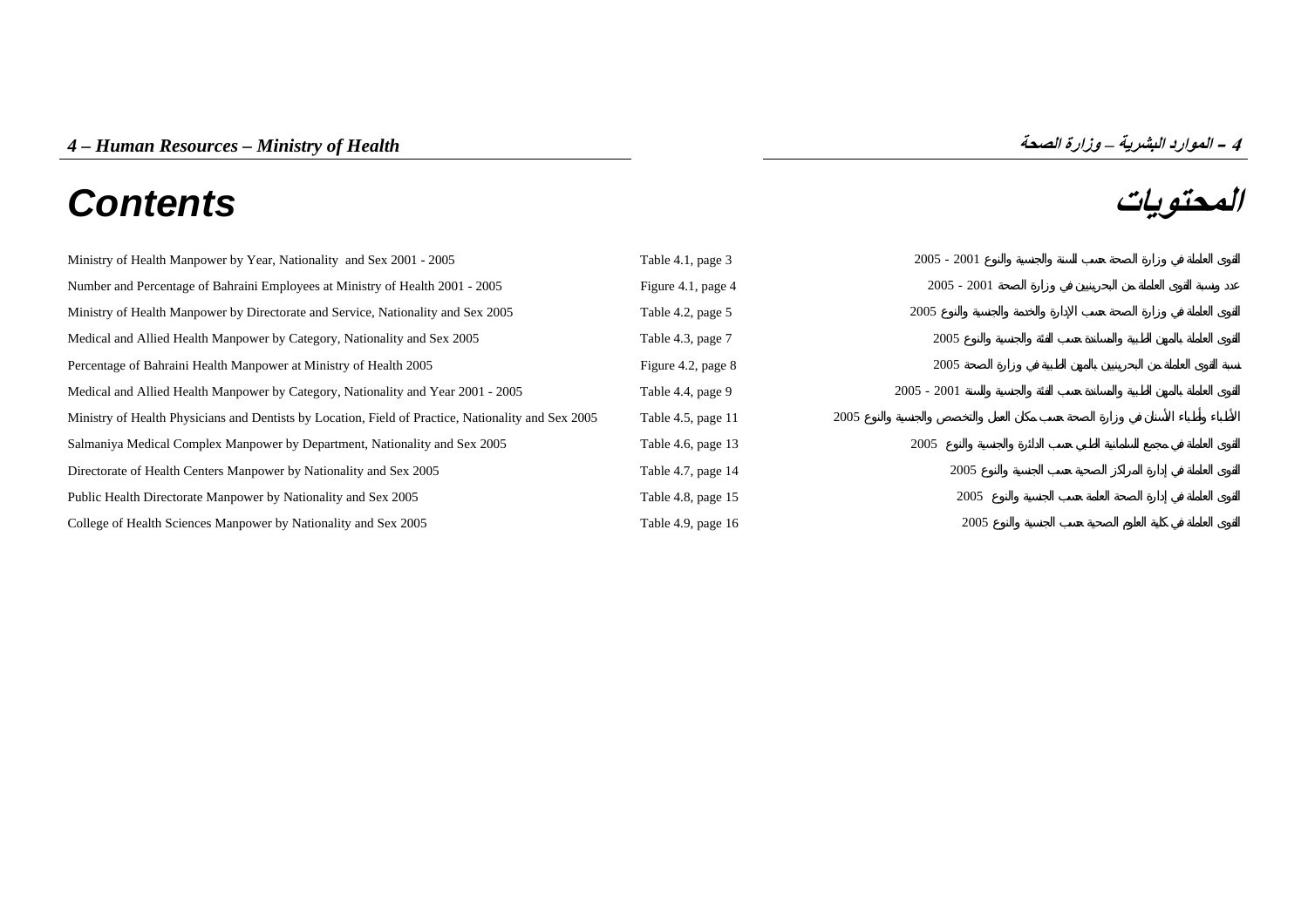## **Ministry of Health Manpower by Year, Nationality and Sex 2001 - 2005**

<span id="page-1-0"></span>

|          | <b>Total</b> |        |       | Non-Bahraini |        |      | <b>Bahraini</b> |        |       |        |
|----------|--------------|--------|-------|--------------|--------|------|-----------------|--------|-------|--------|
| %        |              |        |       |              |        |      |                 |        |       |        |
| Bahraini | Total        | Female | Male  | Total        | Female | Male | Total           | Female | Male  | Year   |
| 79.2     | 6,011        | 3,133  | 2,878 | 1,250        | 903    | 347  | 4,761           | 2,230  | 2,531 | 1996   |
| 78.7     | 6,482        | 3,411  | 3,071 | 1,380        | 1,026  | 354  | 5,102           | 2,385  | 2,717 | 1997   |
| 80.6     | 6,626        | 3,540  | 3,086 | 1,286        | 949    | 337  | 5,340           | 2,591  | 2,749 | 1998   |
| 81.6     | 6,632        | 3,559  | 3,073 | 1,217        | 909    | 308  | 5,415           | 2,650  | 2,765 | 1999   |
| 83.0     | 6,889        | 3,761  | 3,128 | 1,170        | 879    | 291  | 5,719           | 2,882  | 2,837 | 2000   |
| 84.2     | 7,092        | 3,901  | 3,191 | 1,124        | 846    | 278  | 5,968           | 3,055  | 2,913 | 2001   |
| 85.3     | 7,201        | 3,971  | 3,230 | 1,060        | 785    | 275  | 6,141           | 3,186  | 2,955 | 2002   |
| 84.9     | 7,449        | 4,153  | 3,296 | 1,127        | 837    | 290  | 6,322           | 3,316  | 3,006 | 2003   |
| 83.9     | 7,716        | 4,336  | 3,380 | 1,239        | 920    | 319  | 6,477           | 3,416  | 3,061 | * 2004 |
| 84.6     | 7,996        | 4,572  | 3,424 | 1,234        | 959    | 275  | 6,762           | 3,613  | 3,149 | 2005   |

*\* The data for 2004 reviewed and part-time manpower were added.* . *2004 \**

**2005 - 2001**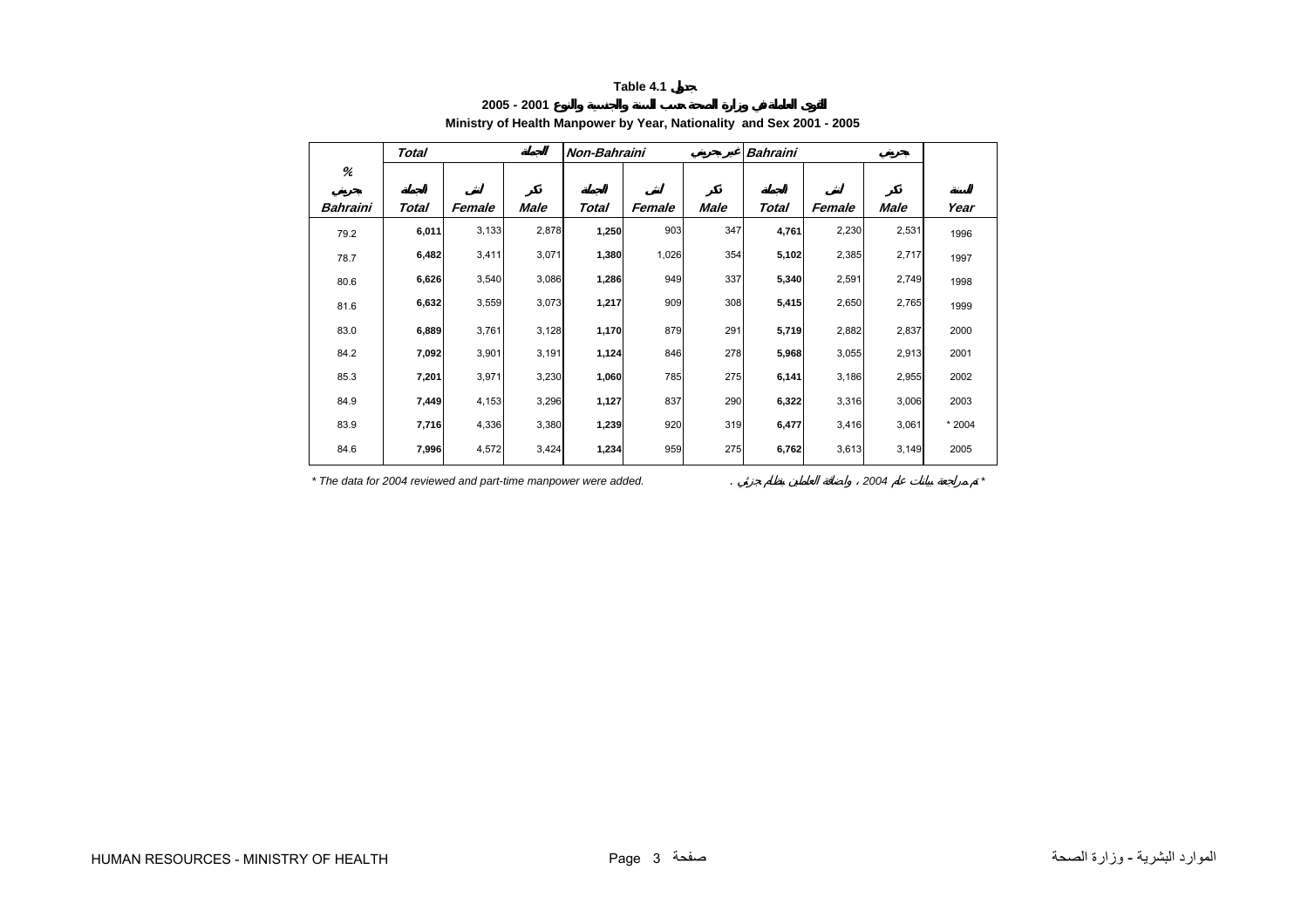**Figure 4.1**

**2005 - 2001 Number and Percentage of Bahraini Employees at Ministry of Health 2001 - 2005**

<span id="page-2-0"></span>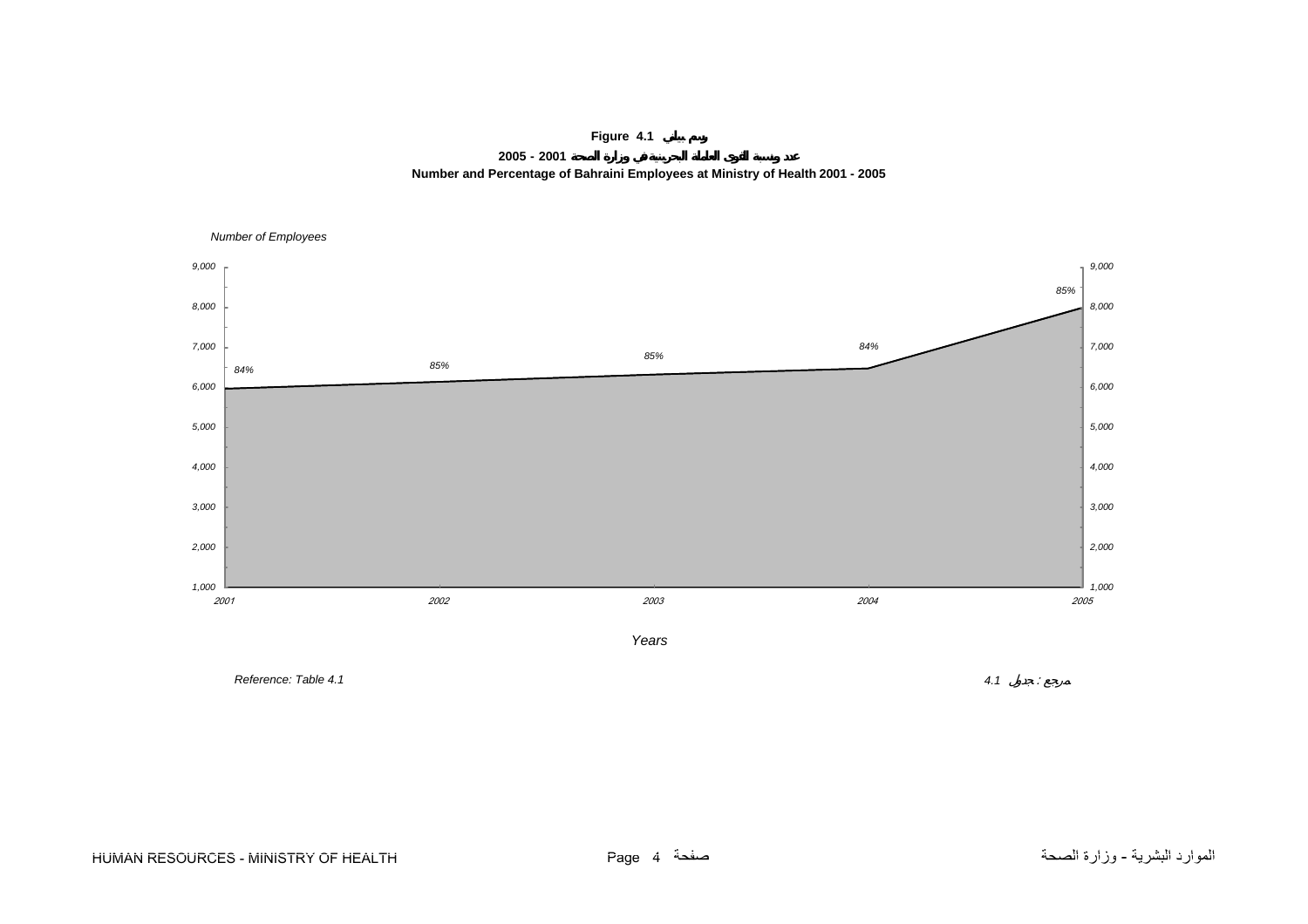**2005**

**Ministry of Health Manpower by Directorate and Service, Nationality and Sex 2005**

<span id="page-3-0"></span>

|                                                                    |                 |              | Non-Bahraini |      | <b>Bahraini</b> |             |     |
|--------------------------------------------------------------------|-----------------|--------------|--------------|------|-----------------|-------------|-----|
|                                                                    | %               |              |              |      |                 |             |     |
|                                                                    |                 |              |              |      |                 |             |     |
| <b>Directorate / Service</b>                                       | <b>Bahraini</b> | <b>Total</b> | Female       | Male | Female          | <b>Male</b> |     |
| <b>Office of H.E. The Minister</b>                                 | 89              |              |              |      |                 |             |     |
| - Nursing Development                                              | 50              |              |              |      |                 |             |     |
| - Office of Legal Affairs                                          | 33              |              |              |      |                 |             |     |
| - Quality Management Section                                       | 100             |              |              |      |                 |             |     |
| - Internal Audit Unit                                              | 75              |              |              |      |                 |             |     |
| - Directorate of Public & International Relations                  | 100             | 11           |              |      |                 |             |     |
| <b>Sub Total</b>                                                   | 84              | 32           |              | 3    | 12 <sup>1</sup> |             | 15  |
|                                                                    |                 |              |              |      |                 |             |     |
| <b>Office of Undersecretary</b>                                    | 78              | q            |              |      |                 |             |     |
| - Medical Commission                                               | 100             | 7            |              |      |                 |             |     |
| Directorate of Pharmacy & Drug Control                             | 83              | 24           |              |      | 10              |             | 10  |
| - Office of Licensure & Registration                               | 93              | 15           |              |      |                 | 5           |     |
| <b>Sub Total</b>                                                   | 87              | 55           |              |      | 26              |             | 22  |
| Office of Assistant Undersecretary for Human & Financial Resources | 100             | 10           |              |      |                 | 9           |     |
| - Directorate of Human Resources                                   | 99              | 76           |              |      | 26              |             | 49  |
| Directorate of Financial Resources                                 | 93              | 68           |              |      | 19              | 44          |     |
| Directorate of Services                                            | 100             | 149          |              |      |                 |             | 146 |
| - Directorate of Materials Management                              | 99              | 138          |              |      | 35              |             | 102 |
| - Directorate of Engineering and Maintenance                       | 98              | 324          |              | 8    | 10              |             | 306 |
| Directorate of Medical Equipment                                   | 72              | 53           |              | 15   |                 |             | 34  |
| - Laundry                                                          | 99              | 89           |              |      | 14              |             | 74  |
| <b>Sub Total</b>                                                   | 97              | 907          |              | 27   | 112             |             | 764 |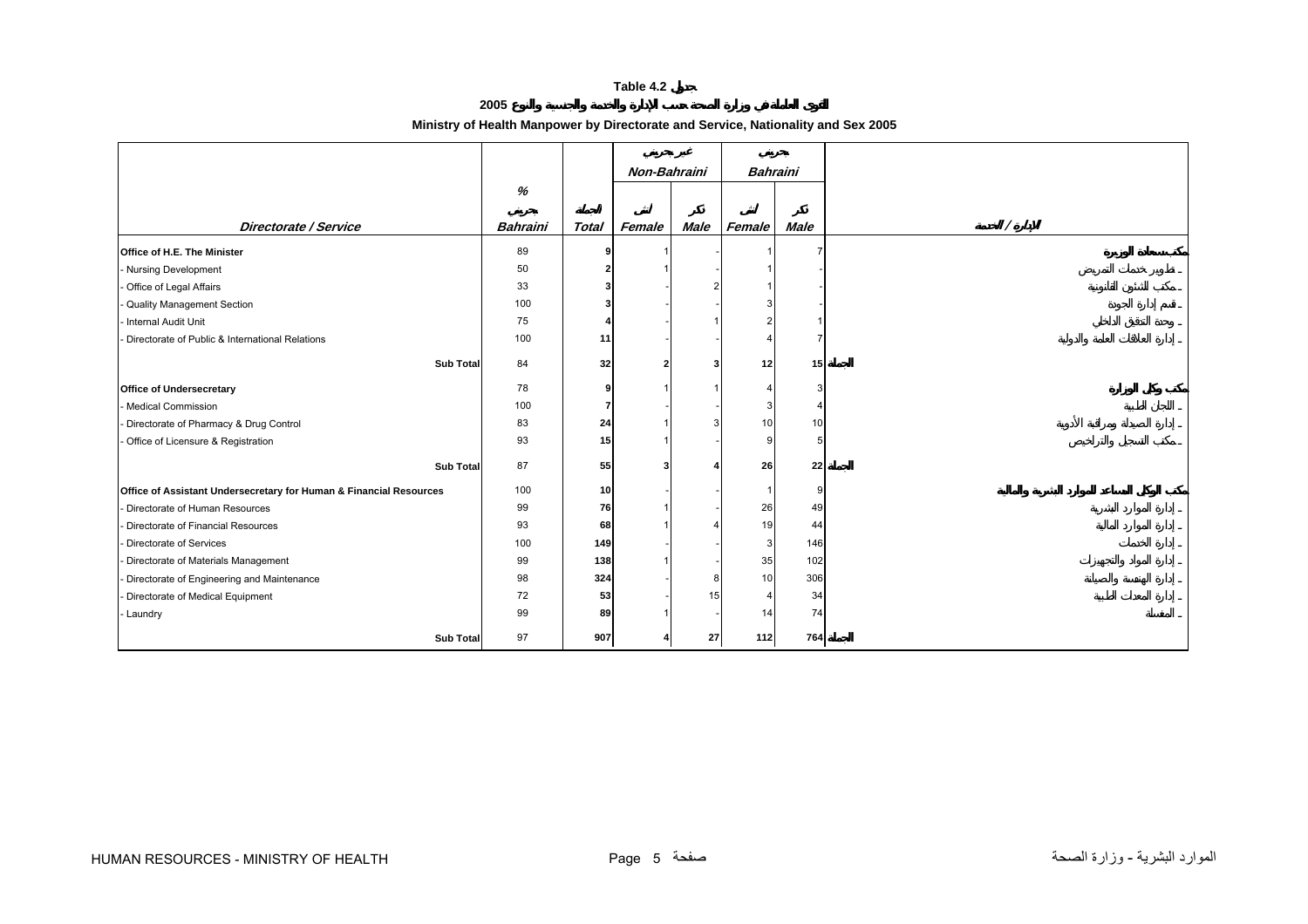# **(Cont'd) Table 4.2 ( )**

**2005**

## **Ministry of Health Manpower by Directorate and Service, Nationality and Sex 2005**

|                                                                            |          |              | Non-Bahraini |                 | <b>Bahraini</b> |                |  |
|----------------------------------------------------------------------------|----------|--------------|--------------|-----------------|-----------------|----------------|--|
|                                                                            | %        |              |              |                 |                 |                |  |
|                                                                            |          |              |              |                 |                 |                |  |
| Directorate / Service                                                      | Bahraini | <b>Total</b> | Female       | Male            | Female          | Male           |  |
| Office of Assistant Undersecretary for Primary Health Care & Public Health | 83       |              |              |                 |                 | 2              |  |
| Directorate of Health Centers                                              | 99       | 810          |              |                 | 499             | 301            |  |
| - Health Centers Medical Services                                          | 75       | 238          | 22           | 37              | 135             | 44             |  |
| Directorate of Public Health                                               | 99       | 403          |              |                 | 91              | 306            |  |
| <b>Health Education Section</b>                                            | 96       | 28           |              |                 | 21              | 6              |  |
| - Nursing Services Primary Care & Public Health                            | 88       | 339          | 40           |                 | 267             | 32             |  |
| Dental & Oral Health Services                                              | 92       | 25           |              |                 | 14              | 9              |  |
| Pre-Employment Examination                                                 | 69       | 13           |              |                 | 5               |                |  |
| National School Health Program                                             | 100      | 27           |              |                 | 26              |                |  |
| <b>Sub Total</b>                                                           | 93       | 1,889        | 71           | 52              | 1,061           | 705            |  |
| Office of Assistant Undersecretary for Hospitals                           | 75       |              |              |                 |                 | 2              |  |
| - Salmaniya Medical Complex Administration Services                        | 99       | 873          |              |                 | 304             | 561            |  |
| Salmaniya Medical Complex Medical Services                                 | 79       | 821          | 49           | 124             | 302             | 346            |  |
| Secondary Nursing Services                                                 | 68       | 1,943        | 606          | 16              | 1,075           | 246            |  |
| Periphery Hospitals Administration                                         | 100      |              |              |                 |                 | 3              |  |
| Psychiatric Hospital                                                       | 76       | 344          | 51           | 30              | 98              | 165            |  |
| Muharraq Maternity Hospital                                                | 75       | 159          | 39           |                 | 85              | 35             |  |
| Jidhafs Maternity Hospital                                                 | 69       | 204          | 64           |                 | 113             | 27             |  |
| Geriatric Hospital                                                         | 65       | 98           | 31           |                 | 35              | 29             |  |
| Overseas Health Services                                                   | 80       | 5            |              |                 | $\overline{2}$  | $\overline{2}$ |  |
| <b>Sub Total</b>                                                           | 77       | 4,455        | 846          | 177             | 2,016           | 1,416          |  |
| Office of Assistant Undersecretary for Training & Planning                 | 100      | 3            |              |                 |                 |                |  |
| - Directorate of Training                                                  | 98       | 493          | 6            | $\overline{2}$  | 306             | 179            |  |
| College of Health Sciences                                                 | 75       | 113          | 26           | $\overline{2}$  | 59              | 26             |  |
| - Health Information Directorate                                           | 82       | 38           |              | 6               | 13              | 18             |  |
| Office of Plans & Programs                                                 |          |              |              |                 |                 |                |  |
| Office of Medical Review                                                   | 83       |              |              |                 |                 |                |  |
| - Strategic Plan                                                           | 100      |              |              |                 |                 |                |  |
| <b>Sub Total</b>                                                           | 93       | 658          | 33           | 12 <sub>1</sub> | 386             | 227            |  |
| <b>Grand Total</b>                                                         | 85       | 7,996        | 959          | 275             | 3,613           | 3,149          |  |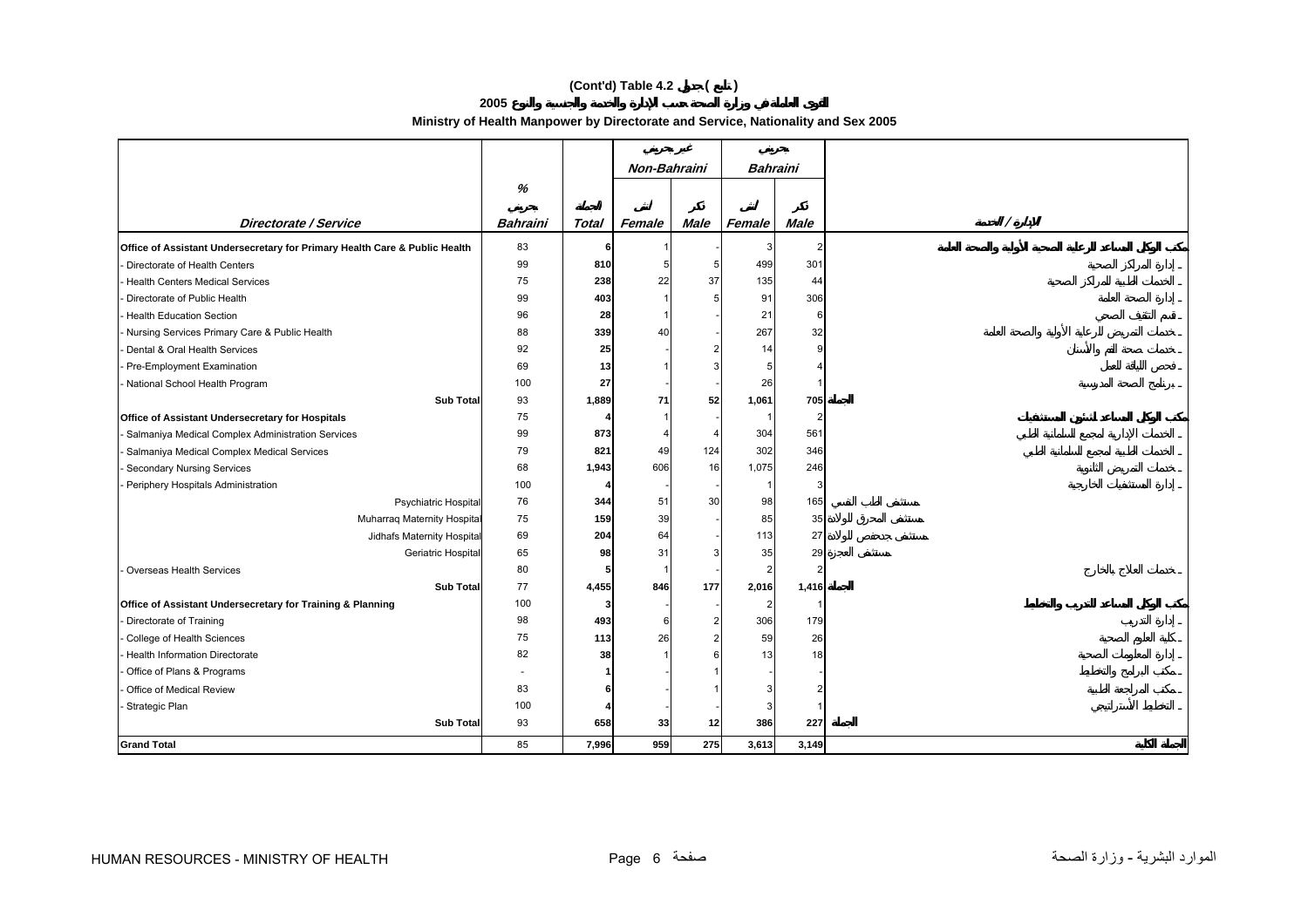## **2005**

## **Medical and Allied Health Manpower by Category, Nationality and Sex 2005**

<span id="page-5-0"></span>

|                                                         |          | <b>Total</b> |        |             | Non-Bahraini |        |             | <b>Bahraini</b> |                         |      |
|---------------------------------------------------------|----------|--------------|--------|-------------|--------------|--------|-------------|-----------------|-------------------------|------|
|                                                         | %        |              |        |             |              |        |             |                 |                         |      |
| Category                                                | Bahraini | <b>Total</b> | Female | <b>Male</b> | <b>Total</b> | Female | <b>Male</b> | <b>Total</b>    | Female                  | Male |
| Physicians                                              | 81       | 928          | 465    | 463         | 174          | 50     | 124         | 754             | 415                     | 339  |
| Dentists                                                | 96       | 98           | 65     | 33          |              |        |             | 94              | 63                      | 31   |
| Pharmacists & Technicians                               | 98       | 164          | 131    | 33          |              |        |             | 160             | 129                     | 31   |
| Nurses*                                                 | 60       | 2,170        | 1,982  | 188         | 871          | 824    | 47          | 1,299           | 1,158                   | 141  |
| <b>Practical Nurses</b>                                 | 100      | 219          | 175    | 44          |              |        |             | 219             | 175                     | 44   |
| Dental Hygienists & Technicians                         | 99       | 145          | 116    | 29          |              |        |             | 144             | 116                     | 28   |
| Laboratory Technologists & Technicians                  | 95       | 224          | 167    | 57          | 12           |        |             | 212             | 161                     | 51   |
| Radiographers & Technicians                             | 93       | 89           | 63     | 26          |              |        |             | 83              | 60                      | 23   |
| Physiotherapists, Occupational Therapists & Technicians | 81       | 69           | 34     | 35          | 13           |        |             | 56              | 30                      | 26   |
| Prosthetic, Orthotics Technicians                       | 95       | 20           |        | 16          |              |        |             | 19              | $\overline{\mathbf{4}}$ | 15   |
| Anaesthesia Technician                                  | 48       | 31           | 25     |             | 16           | 16     |             | 15              |                         |      |
| Audio Visual Technician                                 | 93       | 15           | 10     |             |              |        |             | 14              | 10                      |      |
| Electro Cardiogram technician                           | 80       | 10           |        |             |              |        |             |                 |                         |      |
| Psychiatric Techician                                   | 100      |              |        |             |              |        |             |                 |                         |      |
| Electro Encephalograph                                  | 67       |              |        |             |              |        |             |                 |                         |      |
| Optical Technician                                      | 75       |              |        |             |              |        |             |                 |                         |      |
| Paramedic and Respiratory Specialist                    | 50       | 54           |        | 53          | 27           |        | 26          | 27              |                         | 27   |
| Physicist                                               | 50       |              |        |             |              |        |             |                 |                         |      |

\* Nurses excluding practical nurses and other grades below staff nurse . . : *\**

الموارد البشرية - وزارة الصحة الصحافة السوارد البشرية - وزارة الصحة الصحافة السوارد البشرية - وزارة الصحة المو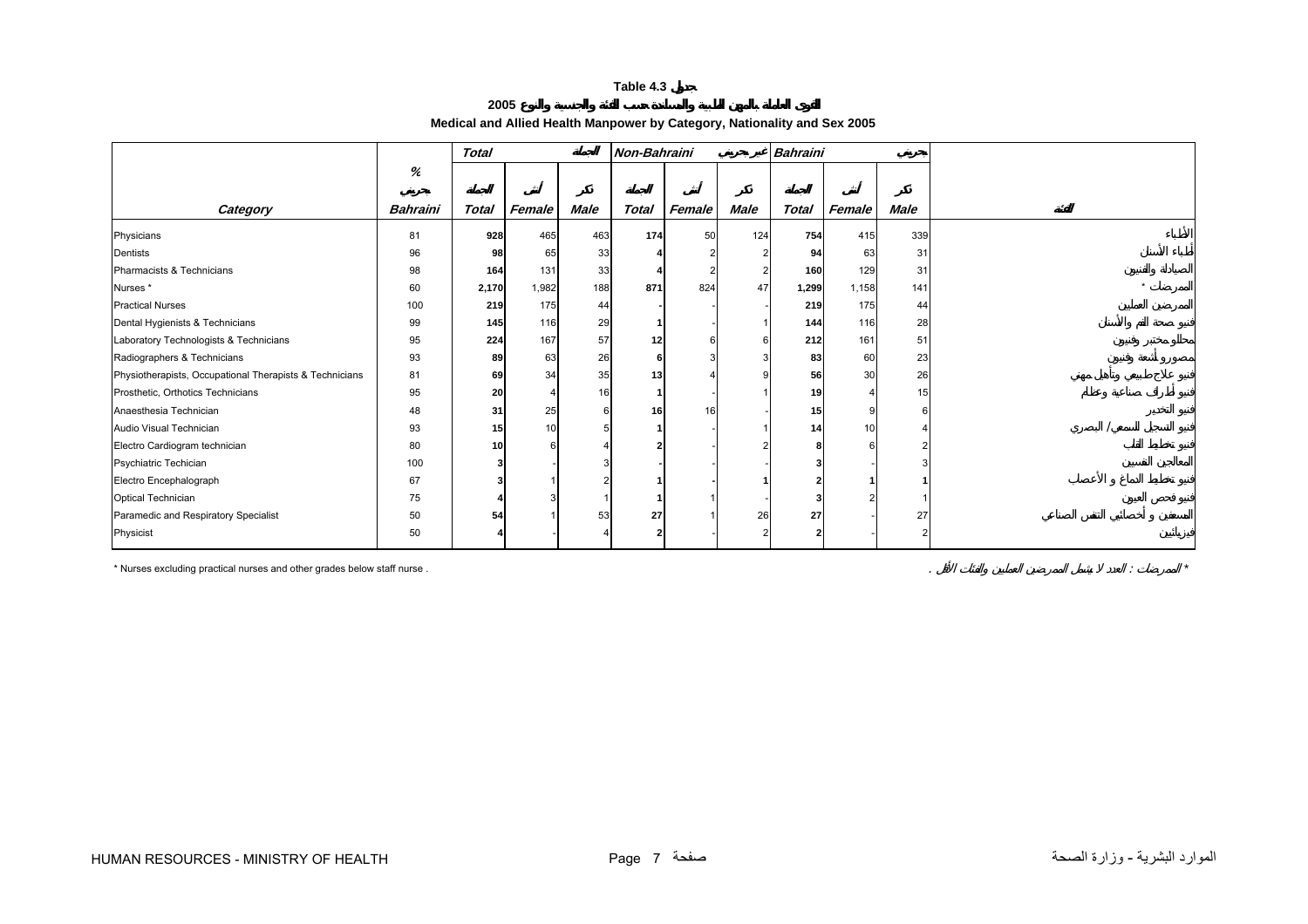**Figure 4.2**

**2005Percentage of Bahraini Health & Allied Health Manpower at Ministry of Health 2005**

<span id="page-6-0"></span>

*Reference: Table 4.3*

*4.3* :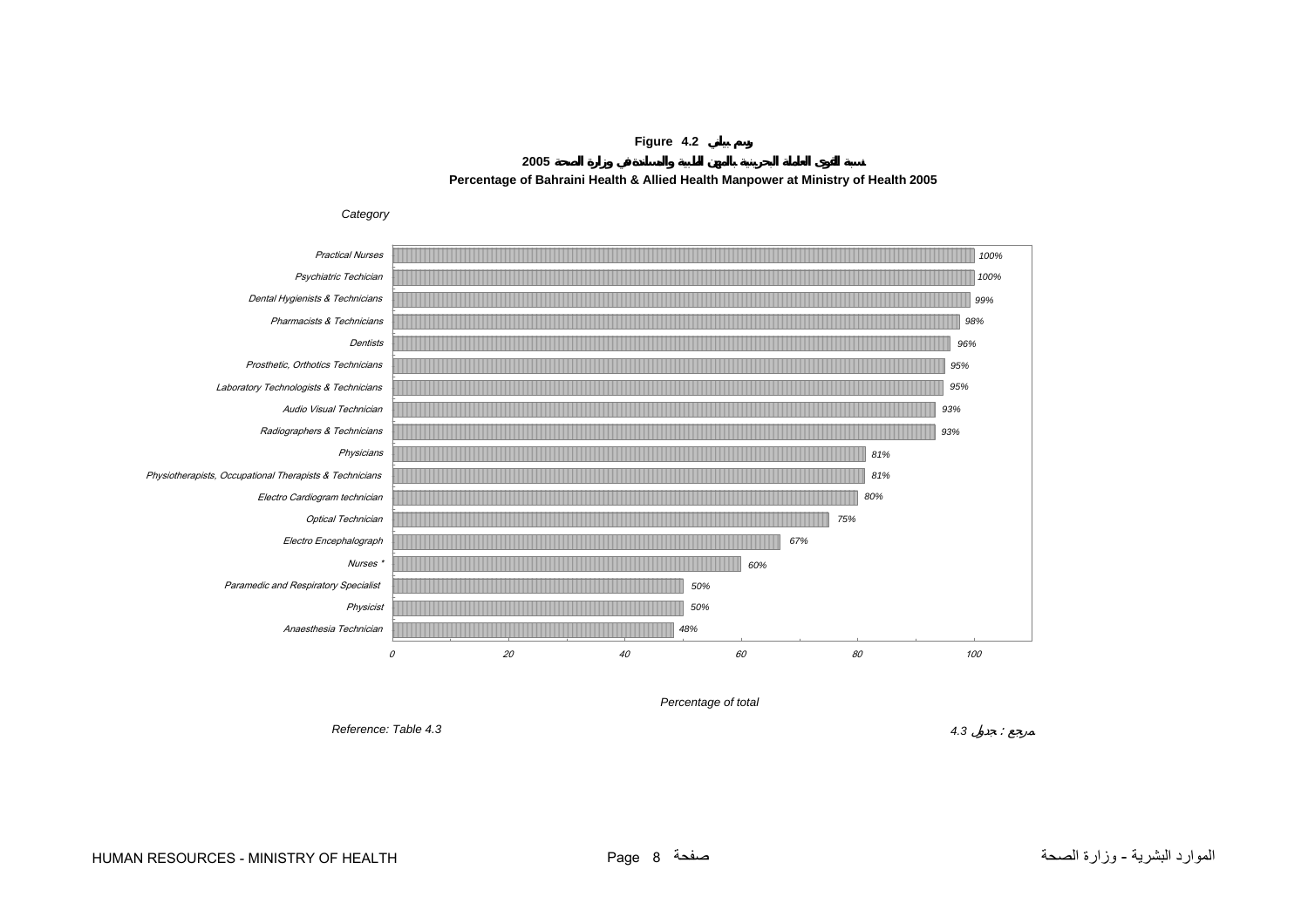## **2005 - 2001 Medical and Allied Health Manpower by Category, Nationality and Year 2001 - 2005**

<span id="page-7-0"></span>

| Category                        | 2005  | 2004  | 2003  | 2002                    | 2001      | <b>Nationality</b> |
|---------------------------------|-------|-------|-------|-------------------------|-----------|--------------------|
|                                 |       |       |       |                         |           |                    |
| Physicians                      | 754   | 718   | 673   | 644                     |           | 594 Bah            |
|                                 | 174   | 146   | 143   | 148                     |           | 148 Non-Bah        |
|                                 | 928   | 864   | 816   | 792                     |           | 742 Total          |
| <b>Dentists</b>                 | 94    | 87    | 87    | 84                      |           | 72 Bah             |
|                                 | 4     | 3     | -1    | $\overline{2}$          |           | 2 Non-Bah          |
|                                 | 98    | 90    | 88    | 86                      |           | 74 Total           |
| Pharmacists & Technicians       | 160   | 148   | 138   | 133                     |           | 135 Bah            |
|                                 | 4     | 3     | -1    | 1                       |           | - Non-Bah          |
|                                 | 164   | 151   | 139   | 134                     |           | 135 Total          |
| <b>Nurses</b>                   | 1,299 | 1,238 | 1,222 | 1,177                   | 1,158 Bah |                    |
|                                 | 871   | 835   | 745   | 693                     |           | 767 Non-Bah        |
|                                 | 2,170 | 2,073 | 1,967 | 1,870                   |           | 1,925 Total        |
| <b>Practical Nurses</b>         | 219   | 224   | 232   | 233                     |           | 239 Bah            |
|                                 |       |       | -1    | 1                       |           | 2 Non-Bah          |
|                                 | 219   | 224   | 233   | 234                     |           | 241 Total          |
| Dental Hygienists & Technicians | 144   | 42    | 42    | 42                      |           | 41 Bah             |
|                                 | 1     | 2     | -1    | $\overline{\mathbf{c}}$ |           | 1 Non-Bah          |
|                                 | 145   | 44    | 43    | 44                      |           | 42 Total           |
| Laboratory Technologists and    | 212   | 205   | 200   | 194                     |           | 193 Bah            |
| Technicians                     | 12    | 12    | 8     | 10                      |           | 12 Non-Bah         |
|                                 | 224   | 217   | 208   | 204                     |           | 205 Total          |
| Radiographers and Technicians   | 83    | 84    | 82    | 80                      |           | 76 Bah             |
|                                 | 6     | 7     | 8     | 8                       |           | 9 Non-Bah          |
|                                 | 89    | 91    | 90    | 88                      |           | 85 Total           |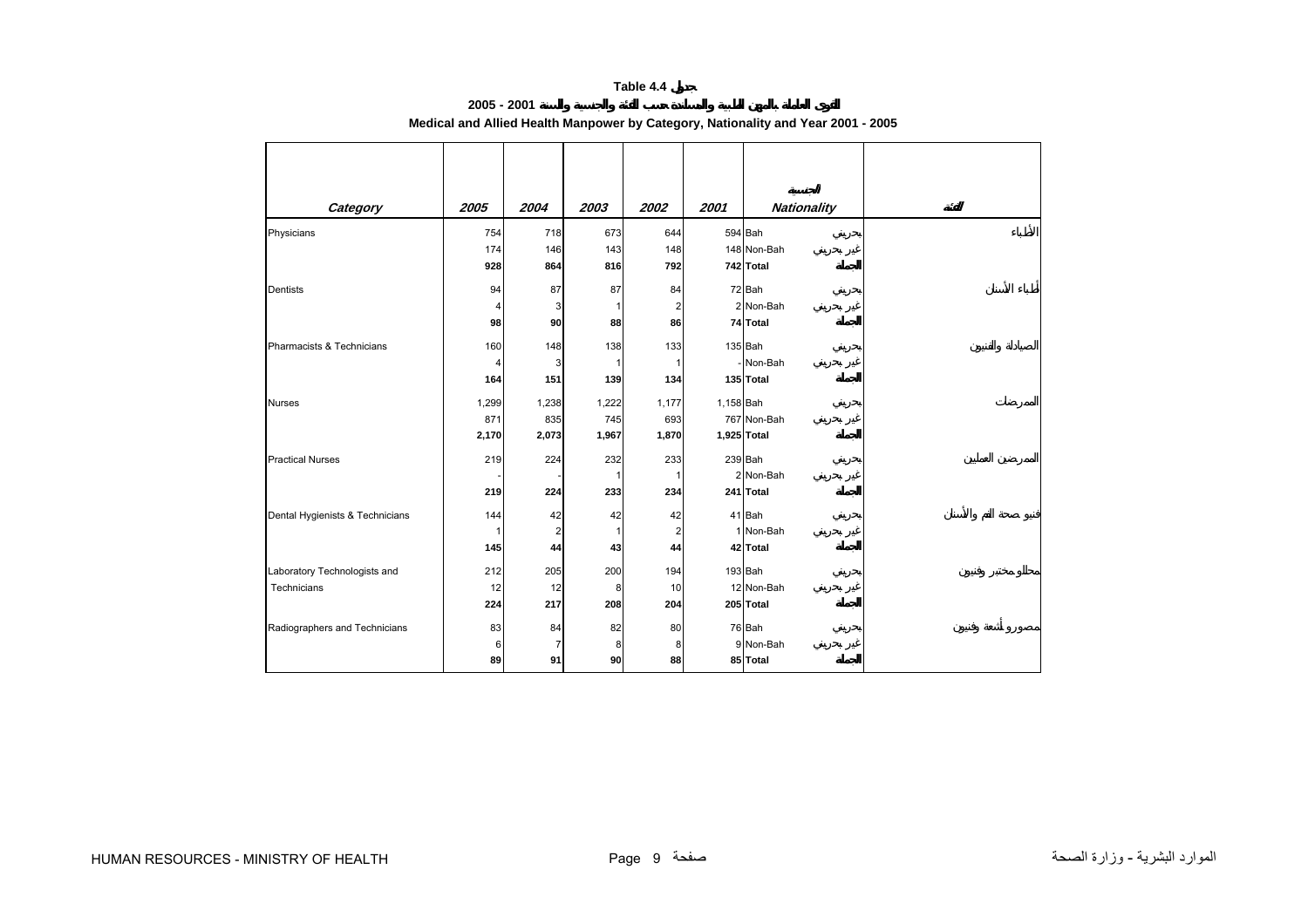# **(Cont'd) Table 4.4 ( )**

#### **2005 - 2001**

**Medical and Allied Health Manpower by Category, Nationality and Year 2001 - 2005** 

| Category                          | 2005                    | 2004                   | 2003                    | 2002                   | 2001 | <b>Nationality</b>   |
|-----------------------------------|-------------------------|------------------------|-------------------------|------------------------|------|----------------------|
| Physiotherapists, Occupational    | 56                      | 56                     | 54                      | 50                     |      | 43 Bah               |
| Therapists and Technicians        | 13                      | 15                     | 16                      | 13                     |      | 15 Non-Bah           |
|                                   | 69                      | 71                     | 70                      | 63                     |      | 58 Total             |
| Prosthetic, Orthotics Technicians | 19                      | 20                     | 18                      | 18                     |      | 18 Bah               |
|                                   | $\mathbf 1$             | 1                      | $\overline{\mathbf{c}}$ | $\boldsymbol{2}$       |      | 2 Non-Bah            |
|                                   | 20                      | 21                     | 20                      | 20                     |      | 20 Total             |
| Anaesthesia Technician            | 15                      | 14                     | 12                      | 13                     |      | 13 Bah               |
|                                   | 16                      | 16                     | 18                      | 18                     |      | 18 Non-Bah           |
|                                   | 31                      | 30                     | 30                      | 31                     |      | 31 Total             |
| Audio Visual Technician           | 14                      | 11                     | 10                      | 6                      |      | 7 Bah                |
|                                   | $\mathbf{1}$            | 1                      | -1                      |                        |      | 1 Non-Bah            |
|                                   | 15                      | 12                     | 11                      | 7                      |      | 8 Total              |
| Electro Cardiogram technician     | 8                       | 6                      | 6                       | 6                      |      | 6 Bah                |
|                                   | $\overline{\mathbf{c}}$ |                        |                         |                        |      | 2 Non-Bah            |
|                                   | 10                      | 7                      | 7                       | 6                      |      | 8 Total              |
| Psychiatric Techician             | 3                       | 3                      | 3                       | 3                      |      | 3 Bah                |
|                                   |                         |                        |                         |                        |      | - Non-Bah            |
|                                   | 3                       | 3                      | 3                       | 3                      |      | 3 Total              |
| Electro Encephalograph            |                         | 3                      | 3                       | 3                      |      | 3 Bah                |
|                                   |                         |                        |                         |                        |      | 1 Non-Bah            |
|                                   |                         | 4                      |                         |                        |      | 4 Total              |
| Optical Technician                | 3                       | 3                      | 2                       | 2                      |      | 2 Bah                |
|                                   | 3<br>6                  | 3<br>6                 | 3                       |                        |      | - Non-Bah<br>2 Total |
|                                   |                         |                        |                         | 2                      |      |                      |
| Paramedic and Respiratory         | 27<br>27                | 64                     | 64<br>10                | 48<br>3                |      | 45 Bah<br>4 Non-Bah  |
| Specialist                        | 54                      | 25<br>89               | 74                      | 51                     |      | 49 Total             |
|                                   |                         |                        |                         |                        |      |                      |
| Physicist                         | 2<br>2                  | <b>NA</b><br><b>NA</b> | <b>NA</b><br><b>NA</b>  | <b>NA</b><br><b>NA</b> |      | NA Bah<br>NA Non-Bah |
|                                   | 4                       | <b>NA</b>              | <b>NA</b>               | <b>NA</b>              |      | NA Total             |
|                                   |                         |                        |                         |                        |      |                      |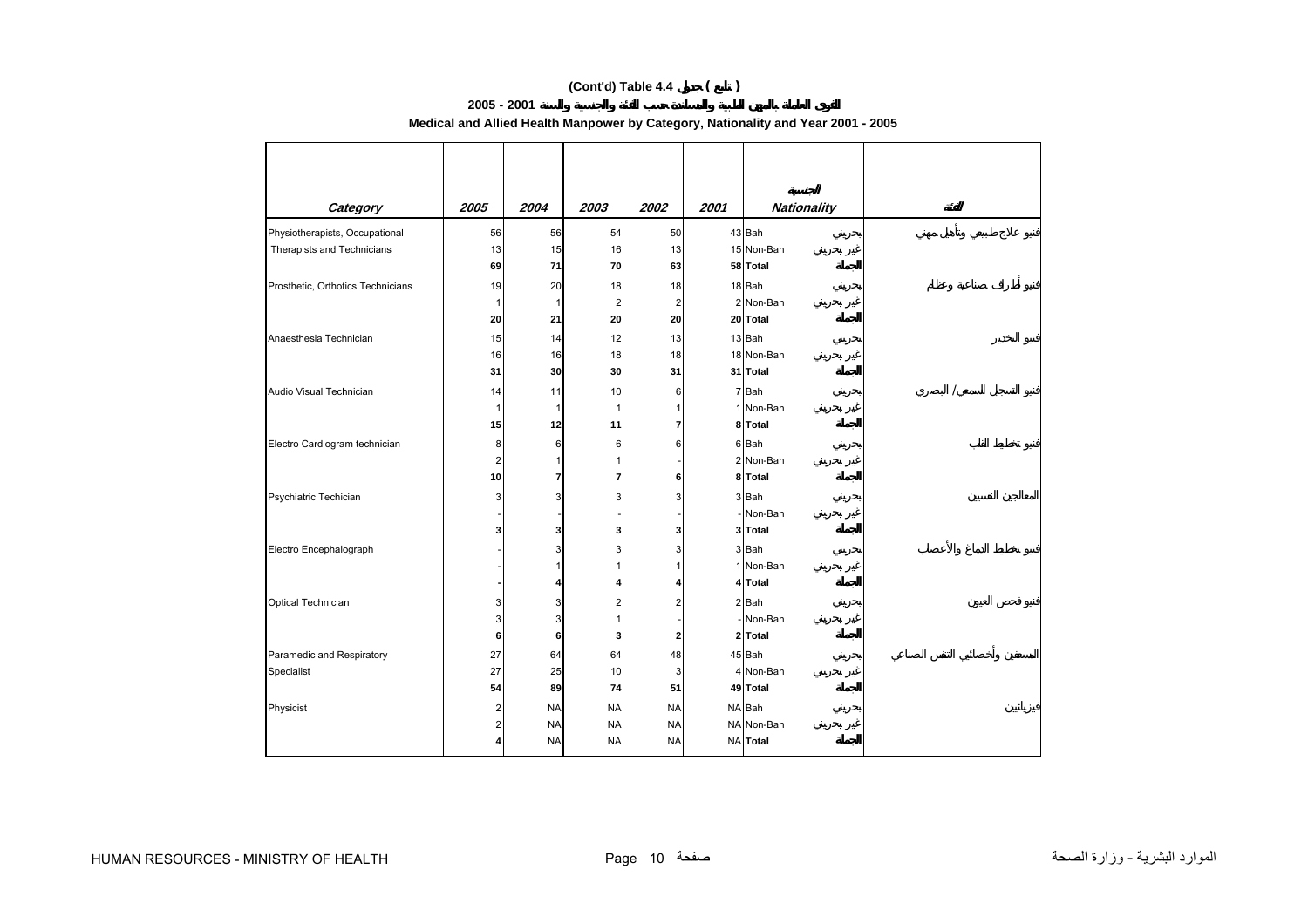**2005**

<span id="page-9-0"></span>

|                                   | <b>Total</b> |        |             | Non-Bahraini |        |                | <b>Bahraini</b> |                |             |  |
|-----------------------------------|--------------|--------|-------------|--------------|--------|----------------|-----------------|----------------|-------------|--|
|                                   |              |        |             |              |        |                |                 |                |             |  |
|                                   |              |        |             |              |        |                |                 |                |             |  |
| <b>Place of Work / Speciality</b> | <b>Total</b> | Female | <b>Male</b> | <b>Total</b> | Female | <b>Male</b>    | <b>Total</b>    | Female         | <b>Male</b> |  |
| <b>Salmaniya Medical Complex</b>  | 329          | 111    | 218         | 104          | 22     | 82             | 225             | 89             | 136         |  |
| Accident & Emergency              | 28           | 5      | 23          | 15           |        | 14             | 13              | 4              | g           |  |
| Medical                           | 49           | 11     | 38          | 13           |        | 12             | 36              | 10             | 26          |  |
| Heart diseases & coronary care    | 12           |        | 9           | 6            |        | 6              | 6               | 3              | 3           |  |
| Gastroenterology                  | 3            |        |             |              |        |                | 3               |                |             |  |
| Dermatology                       |              |        |             |              |        |                |                 | 2              |             |  |
| Thoracic & oncology               |              |        |             |              |        |                |                 |                |             |  |
| Cardiopulmonary                   |              |        |             |              |        |                |                 |                |             |  |
| Hematology                        |              |        |             |              |        |                |                 |                |             |  |
| General medicine                  | 13           |        | 11          |              |        |                | 12              | 2              | 10          |  |
| Oncology                          | 11           |        | q           |              |        | 5              | 5               |                |             |  |
| <b>Rehabilitation Medicine</b>    | -1           |        |             |              |        |                |                 |                |             |  |
| Surgical                          | 54           |        | 47          | 12           |        | 12             | 42              |                | 35          |  |
| Urology                           |              |        | 6           |              |        | $\overline{1}$ | 6               |                | 5           |  |
| Paediatrics                       |              |        |             |              |        |                | 3               |                |             |  |
| Burns & Plastic                   | 6            |        | 6           |              |        | 2              |                 |                |             |  |
| General                           | 15           |        | 12          |              |        |                | 14              | 3              | 11          |  |
| Cardiovascular                    | 5            |        | 5           |              |        | 2              | 3               |                |             |  |
| Organs Transplant                 | 2            |        |             |              |        |                | 2               |                |             |  |
| Orthosurgery                      | 15           |        | 13          | 5            |        | 5              | 10              | 2              |             |  |
| - Neurology                       | 12           |        | я           |              |        | 5              |                 | 3              |             |  |
| Neurosurgery                      | 5            |        | 5           |              |        |                |                 |                |             |  |
| Neurology                         |              |        | з           |              |        |                |                 | $\overline{2}$ |             |  |
| Paediatrics Neurology             |              |        |             |              |        |                |                 |                |             |  |
| Overseas treatment group          |              |        |             |              |        |                |                 |                |             |  |
| Obstetrics & gynecology           | 40           | 35     | 5           | 12           |        |                | 28              | 26             |             |  |
| Ear, Nose and Throat              | 18           | 3      | 15          |              |        |                | 18              | 3              | 15          |  |
|                                   |              |        |             |              |        |                |                 |                |             |  |

# **Ministry of Health Physicians and Dentists by Location, Field of Practice, Nationality and Sex 2005**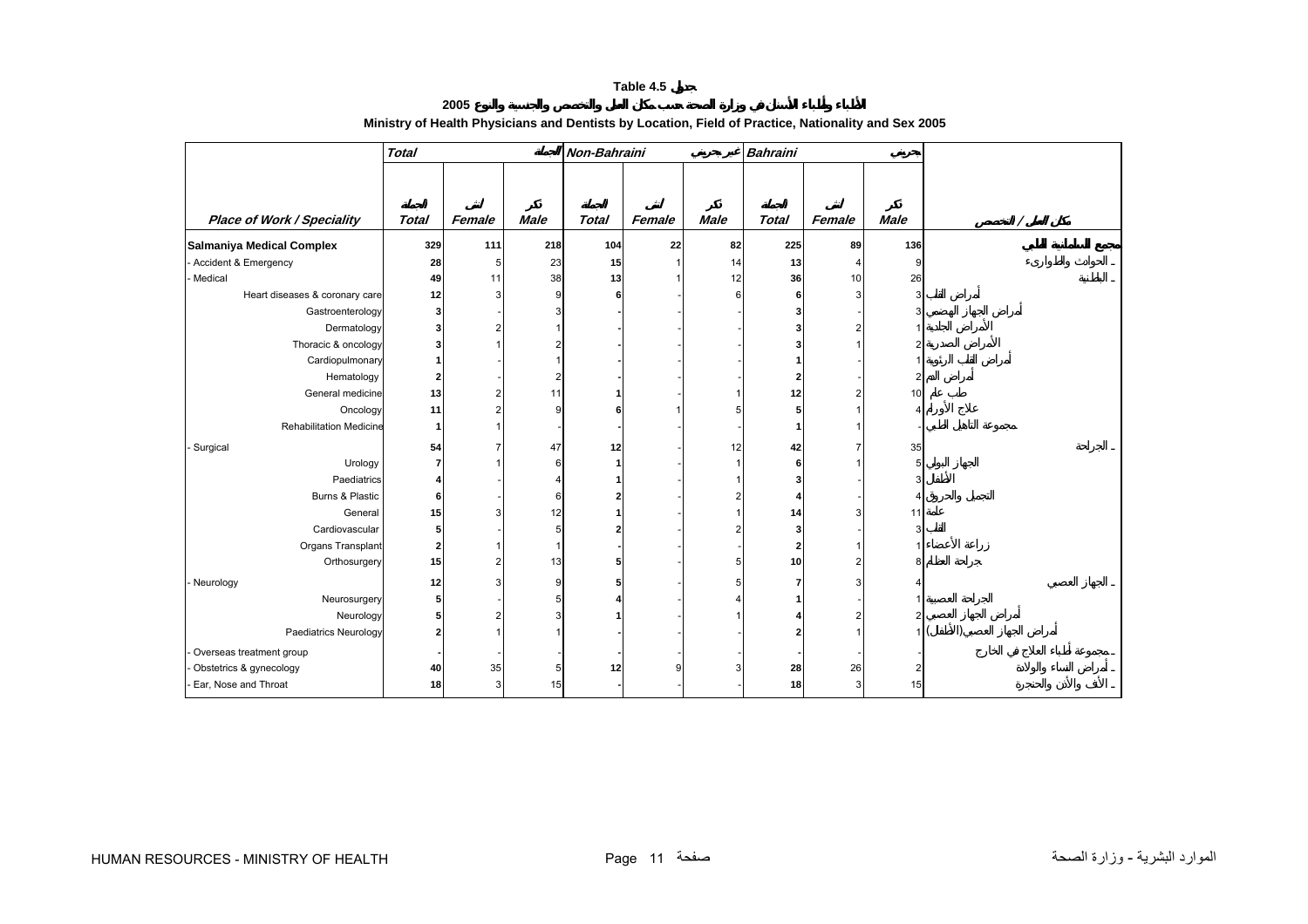## **(Cont'd) Table 4.5 ( )**

**2005**

## **Ministry of Health Physicians and Dentists by Location, Field of Practice, Nationality and Sex 2005**

|                                        | <b>Total</b> |        |             | Non-Bahraini |        |                | <b>Bahraini</b> |        |             |      |
|----------------------------------------|--------------|--------|-------------|--------------|--------|----------------|-----------------|--------|-------------|------|
|                                        |              |        |             |              |        |                |                 |        |             |      |
|                                        |              |        |             |              |        |                |                 |        |             |      |
| <b>Place of Work / Speciality</b>      | <b>Total</b> | Female | <b>Male</b> | <b>Total</b> | Female | <b>Male</b>    | <b>Total</b>    | Female | <b>Male</b> |      |
| Paediatrics *                          | 35           | 14     | 21          |              |        | 3              | 31              | 13     | 18          |      |
| Opthalmology                           | 13           |        | F           |              |        |                | 12              |        |             |      |
| Radiology                              | 22           |        | 14          | 10           |        |                | 12              |        |             |      |
| Pathology                              | 13           |        | 6           | 6            |        | 3              | 7               |        |             |      |
| Anaesthesia                            | 36           |        | 27          | 23           |        | 19             | 13              |        |             |      |
| Intensive Care Unit                    |              |        |             |              |        |                |                 |        |             |      |
| Kidney Transplant                      |              |        | F           |              |        |                |                 |        |             |      |
| Chief of Medical Staff                 |              |        |             |              |        |                |                 |        |             |      |
| <b>Psychiatric Hospital</b>            | 22           |        | 13          |              |        |                | 22              | 9      | 13          |      |
| <b>Health Centers</b>                  | 238          | 150    | 88          | 63           | 23     | 40             | 175             | 127    | 48          |      |
| Maternal & child care                  | 21           | 11     | 10          | 8            |        | $\overline{7}$ | 13              | 10     | 3           |      |
| Family practice                        | 199          | 129    | 70          | 51           | 21     | 30             | 148             | 108    | 40          |      |
| Workers health services (Al Razi H.C.) | 13           | 6      |             |              |        | 3              |                 | 5      |             |      |
| <b>Health Education</b>                | 2            |        |             |              |        |                |                 |        |             |      |
| School Health Program                  | 2            |        |             |              |        |                |                 |        |             |      |
| Public Health Directorate              | ۶            | 5      |             |              |        |                |                 |        |             |      |
| <b>Training Directorate**</b>          | 323          | 189    | 134         |              |        |                | 318             | 185    | 133         | $**$ |
| Special Residency Training Programme   | 302          | 180    | 122         |              |        |                | 299             | 177    | 122         |      |
| Physicians Training Programme          | 21           |        | 12          |              |        |                | 19              |        | 11          |      |
| <b>Medical Review Office</b>           |              |        |             |              |        |                |                 |        |             |      |
| Licensure & Registration Office        |              |        | 2           |              |        |                |                 |        |             |      |
| <b>Medical Commission</b>              | 2            |        |             |              |        |                |                 |        |             |      |
| <b>Total</b>                           | 928          | 465    | 463         | 174          | 50     | 124            | 754             | 415    | 339         |      |

*\* Genetic counselling unit transferred to Paediatrics .* . : *\* \*\* Training Directorate: Total number of physicians including FPRP physicians* : *\*\**

 *& physicians of other related training programs .* .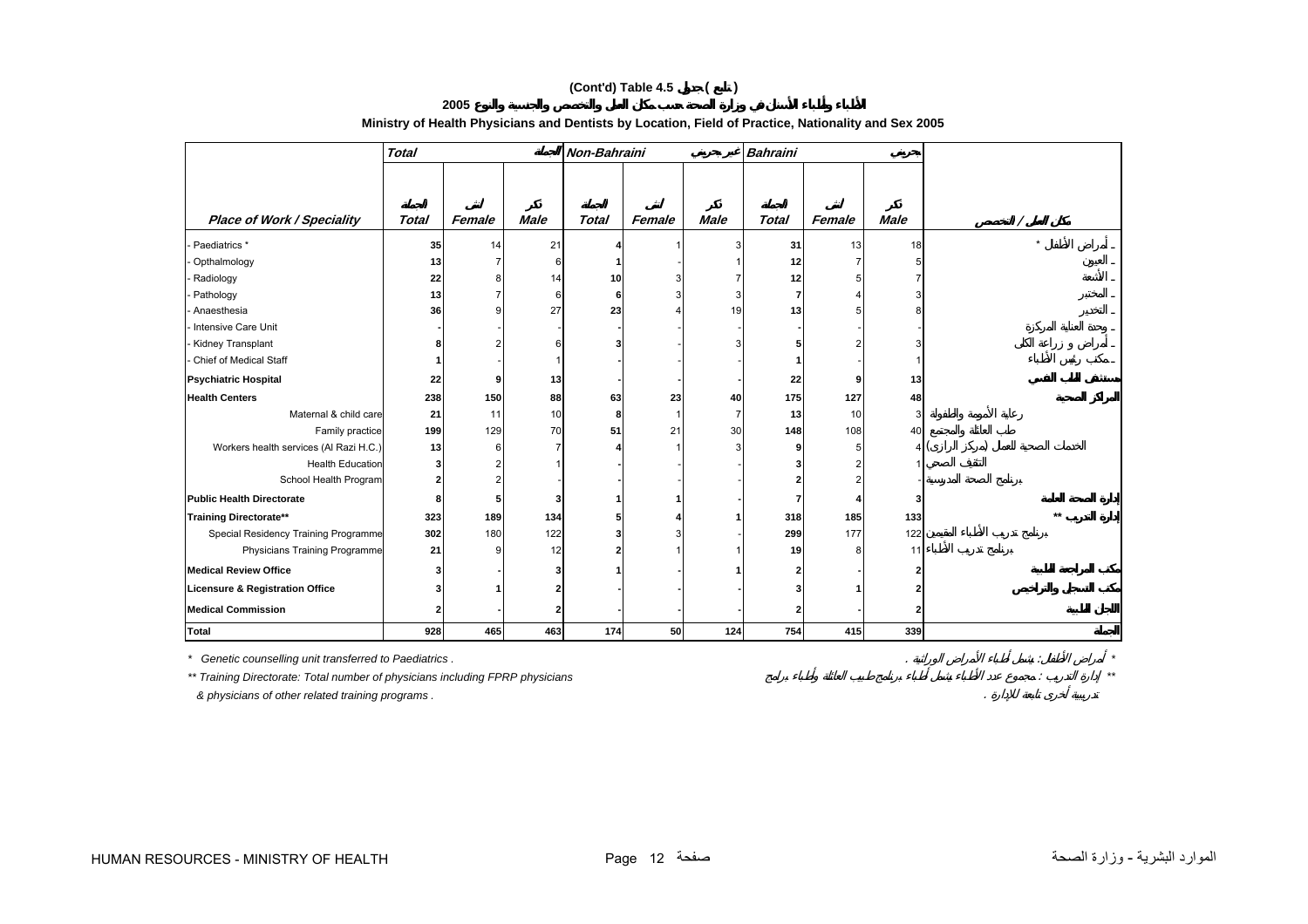**2005**

<span id="page-11-0"></span>

|                                        |                 |              | Non-Bahraini |             | <b>Bahraini</b> |                         |
|----------------------------------------|-----------------|--------------|--------------|-------------|-----------------|-------------------------|
|                                        | %               |              |              |             |                 |                         |
|                                        |                 |              |              |             |                 |                         |
| <b>Department</b>                      | <b>Bahraini</b> | <b>Total</b> | Female       | <b>Male</b> | Female          | <b>Male</b>             |
| Office of Chief Executive              | 100             | 3            |              |             | $\overline{2}$  | 1                       |
| <b>Medical Records Section</b>         | 99              | 80           |              |             | 30              | 49                      |
| Social Services                        | 100             | 5            |              |             | 5               |                         |
| Radiology (Technical)                  | 95              | 73           |              | 3           | 38              | 31                      |
| Dietetic Unit                          | 75              | 12           | 3            |             |                 | $\overline{2}$          |
| <b>General Support Services</b>        | 100             | 2            |              |             |                 | $\mathbf{1}$            |
| <b>Food Services</b>                   | 100             | 107          |              |             | 24              | 83                      |
| <b>Domestic Services</b>               | 100             | 339          |              |             | 153             | 186                     |
| Physiotherapy                          | 90              | 41           | 2            | 2           | 19              | 18                      |
| <b>General Services Section</b>        | 99              | 153          |              |             | 3               | 149                     |
| <b>Limited Private Practice</b>        | 100             | 6            |              |             | Δ               | $\overline{\mathbf{c}}$ |
| Central Sterilization Support Unit     | 100             | 63           |              |             | 21              | 42                      |
| <b>Medical Support Services</b>        | 100             | 3            |              |             | 3               |                         |
| Resources Management Section           | 100             | 5            |              |             |                 | 4                       |
| Medical Department *                   | 73              | 597          | 45           | 116         | 174             | 262                     |
| Pharmacy                               | 100             | 49           |              |             | 32              | 17                      |
| Laboratory                             | 94              | 149          | 4            | 5           | 91              | 49                      |
| Transport Services *                   | 100             | 55           |              |             |                 | 55                      |
| Nursing Services *                     | 68              | 1,930        | 602          | 16          | 1,067           | 245                     |
| Engineering and Maintenance Services * | 97              | 151          |              | 5           | $\overline{2}$  | 144                     |
| Total                                  | 79              | 3,823        | 657          | 149         | 1,677           | 1,340                   |

## **Salmaniya Medical Complex Manpower by Department, Nationality and Sex 2005**

*\* These services belong to Directorates other than Salmaniya Medical Complex .* . *\**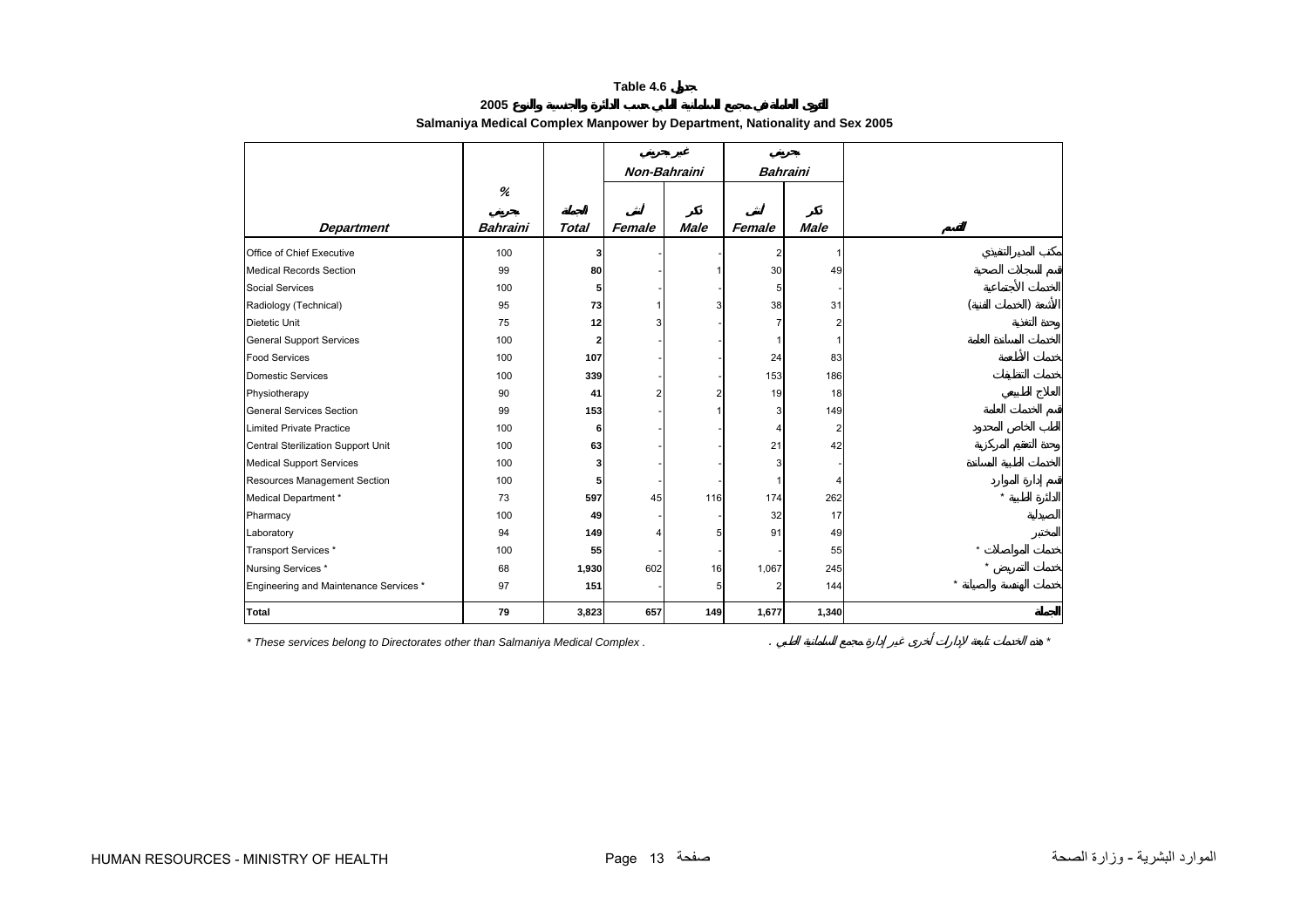### **2005**

## **Directorate of Health Centers Manpower by Nationality and Sex 2005**

<span id="page-12-0"></span>

|                                                    |                 |              | Non-Bahraini |             | Bahraini |             |     |
|----------------------------------------------------|-----------------|--------------|--------------|-------------|----------|-------------|-----|
|                                                    | %               |              |              |             |          |             |     |
| <b>Description</b>                                 | <b>Bahraini</b> | <b>Total</b> | Female       | <b>Male</b> | Female   | <b>Male</b> |     |
| Primary Health Care & Public Health Administration | 100             | 48           |              |             | 14       | 34          |     |
| <b>Clinical Departments</b>                        | 74              | 239          | 23           | 40          | 130      | 46          |     |
| <b>Nursing Services</b>                            | 87              | 283          | 38           |             | 214      | 31          |     |
| School Health Program                              | 100             | 25           |              |             | 24       |             |     |
| Dental & Oral Health Services                      | 97              | 198          | ົ            | 3           | 153      | 40          |     |
| Health Region (1)                                  | 96              | 155          |              | 2           | 95       | 54          | (1) |
| Health Region (2)                                  | 99              | 177          |              |             | 107      | 68          | (2) |
| Health Region (3)                                  | 98              | 176          |              | 3           | 107      | 65          | (3) |
| Health Region (4)                                  | 100             | 225          |              |             | 123      | 101         | (4) |
| <b>Total</b>                                       | 92              | 1,526        | 70           | 49          | 967      | 440         |     |

*Note: The distribution of the manpower is based on cost center.* . :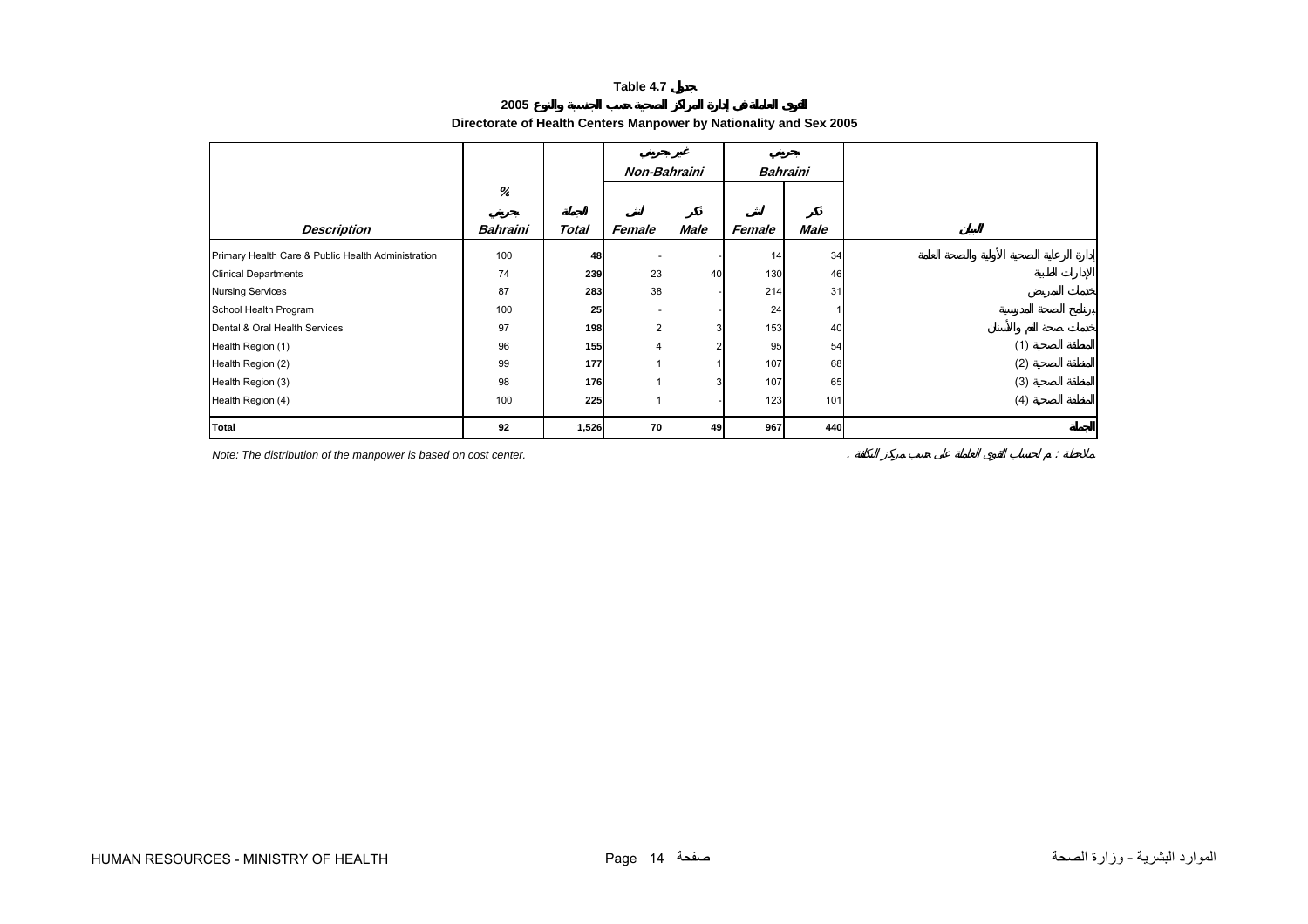# **Public Health Directorate Manpower by Nationality and Sex 2005**

**2005**

<span id="page-13-0"></span>

|                                     |                 |              | Non-Bahraini |             | <b>Bahraini</b> |             |
|-------------------------------------|-----------------|--------------|--------------|-------------|-----------------|-------------|
|                                     | %               |              |              |             |                 |             |
| <b>Description</b>                  | <b>Bahraini</b> | <b>Total</b> | Female       | <b>Male</b> | Female          | <b>Male</b> |
| Public Health Directorate           | 100             | 12           |              |             |                 | 8           |
| Disease Control Section             | 100             | 26           |              |             | 18              | 8           |
| <b>Nutrition Section</b>            | 100             | 11           |              |             | 10              |             |
| <b>Food Control Section</b>         | 98              | 62           |              |             | 17              | 44          |
| <b>Environmental Health Section</b> | 98              | 238          |              | 5           | 9               | 224         |
| <b>Laboratory Section</b>           | 100             | 38           |              |             | 22              | 16          |
| Birth and Death Registration Office | 100             | 12           |              |             | 9               | 3           |
| Public Health Licensing Unit        | 100             | 4            |              |             | 2               | 2           |
| <b>Total</b>                        | 99              | 403          |              | 5           | 91              | 306         |

*Note: The distribution of the manpower is based on cost center.* . :

HUMAN RESOURCES - MINISTRY OF HEALTH Page 15 صفحة الصحة وزارة - البشرية الموارد